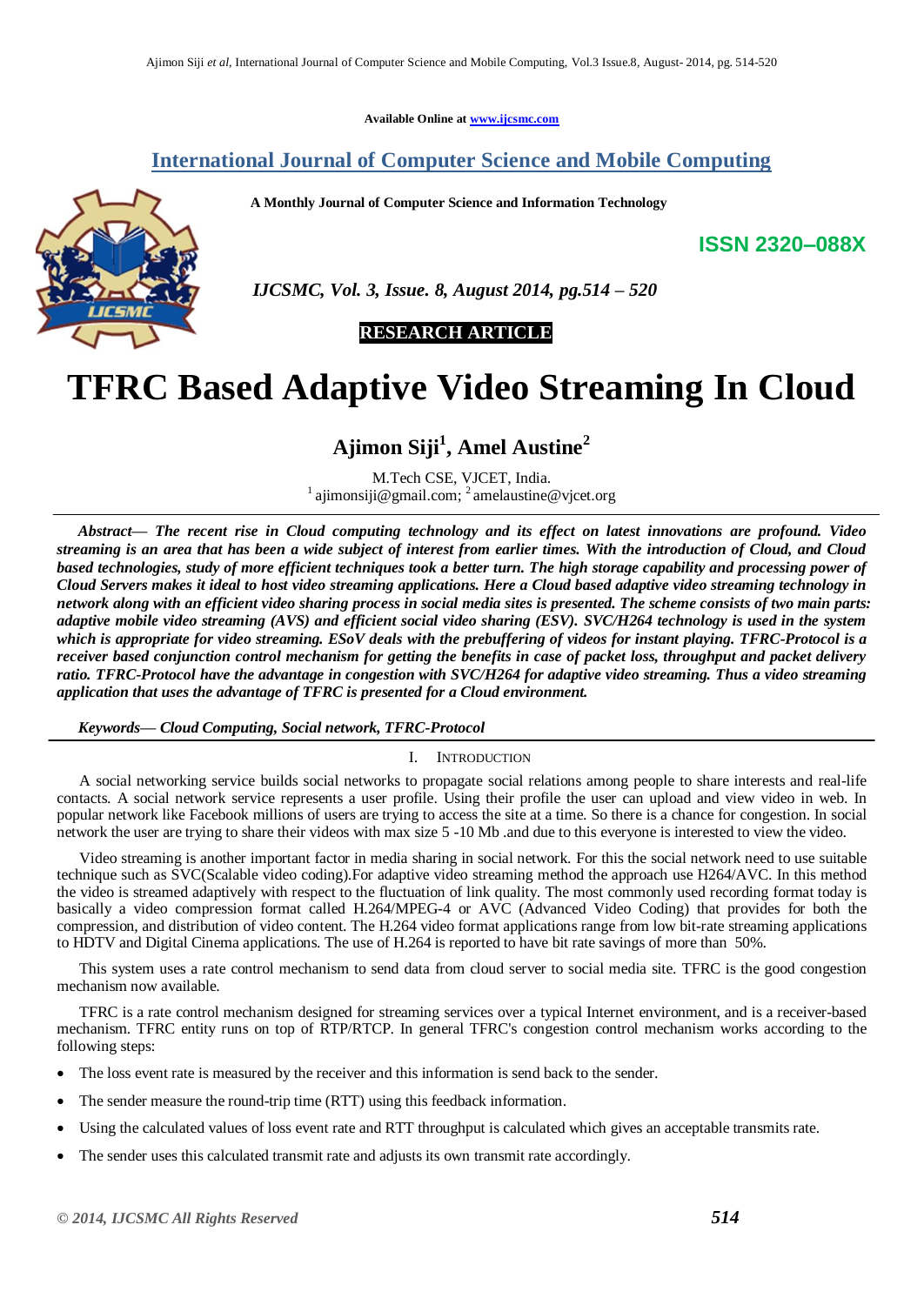This protocol greatly benefit from using the adaptation capabilities of the SVC codec. The bit rate of the stream can be dynamically adapted to the changing channel conditions which greatly improve performance.

The scheme therefore provides the features of adaptive video streaming and efficient social video sharing using TFRC protocol.

#### II. SYSTEM OVERVIEW

In this system there is a video cloud(VC) to store all the video from the users. Video cloud is a Cloud server which has the all the advantages of cloud server such as elasticity, security and scalability. All the user data is stored in a Database at cloud server (VB-VideoBase). Each user can access and view the videos from the server. Based on the area or set of users the VC is divided into SubVC(SubVideoCloud). The user then streams the video from this SubVC.

Here the system is basically divided into 3 parts:

- 1. Social networking
- 2. Adaptive video streaming
- 3. TFRC Protocol

To implement this system a social media is developed in order to create users and let them share videos. Sharing or uploading a video indicates that the video is being stored in the Cloud. Another provision is to allow users to view the video with some access privileges. In social media used in the proposed approach, user can upload video and view videos uploaded by their friends.

The second term is used for streaming the video adaptively. The method used here is the SVC(Scalable Video Coding) technique. Scalable video coding is based on a bandwidth prediction algorithm for providing better quality of video in situations when the network speed is less.

TFRC protocol is TCP-Friendly rate control protocol is receiver based congestion control mechanism for transfer video in cloud. This protocol has great advantage than TCP transmission in terms of packetloss and through put.

The social network is accessed from the SubVC and Video is streamed from this SubVC. When a user want to view a video it streams from SubVC. The SubVC have a data storage called SubVB (SubVideoBase).The SubVB download the video from VB(Video base in VC) using congestion control mechanism called TFRC-Protocol.

If a lot of users are accessing the video then there is congestion in network and by using this protocol the data is send with less packet loss and hence reduce congestion in network.

Adaptive video streaming uses the latest technology H264/AVC which streams the data with lower bandwidth which allows a user to view the video with no interruption in streaming. Also, most of the video shared by the user is mp4 and HD, the H264 has the flexibility to stream high definition Blu-ray videos.

#### III. OVERALL ARCHITECTURE

The overall system architecture is as shown in the figure 3.1.



Figure 3.1. Overall System Architecture

#### *A. Overall Working*

Video Cloud is a cloud storage in cloud environment and VC have a database called VB (Video Base).The user in our system the user are registered the request is passed to the server program in VC. All users can communicate with the server via a social network , called SubVC (Sub Video Cloud).

After a user is registered into the system, he login to the home page and can avail all the facilities of social networking. When another user accepts his request, he can view all the updates. The videos are streamed using H264 protocol and hence, adaptive video streaming is enabled. Once a user decides to view a video, the system checks whether the video is available in the sub VC. If it is available, the video is loaded from the subVC using adaptive video controller.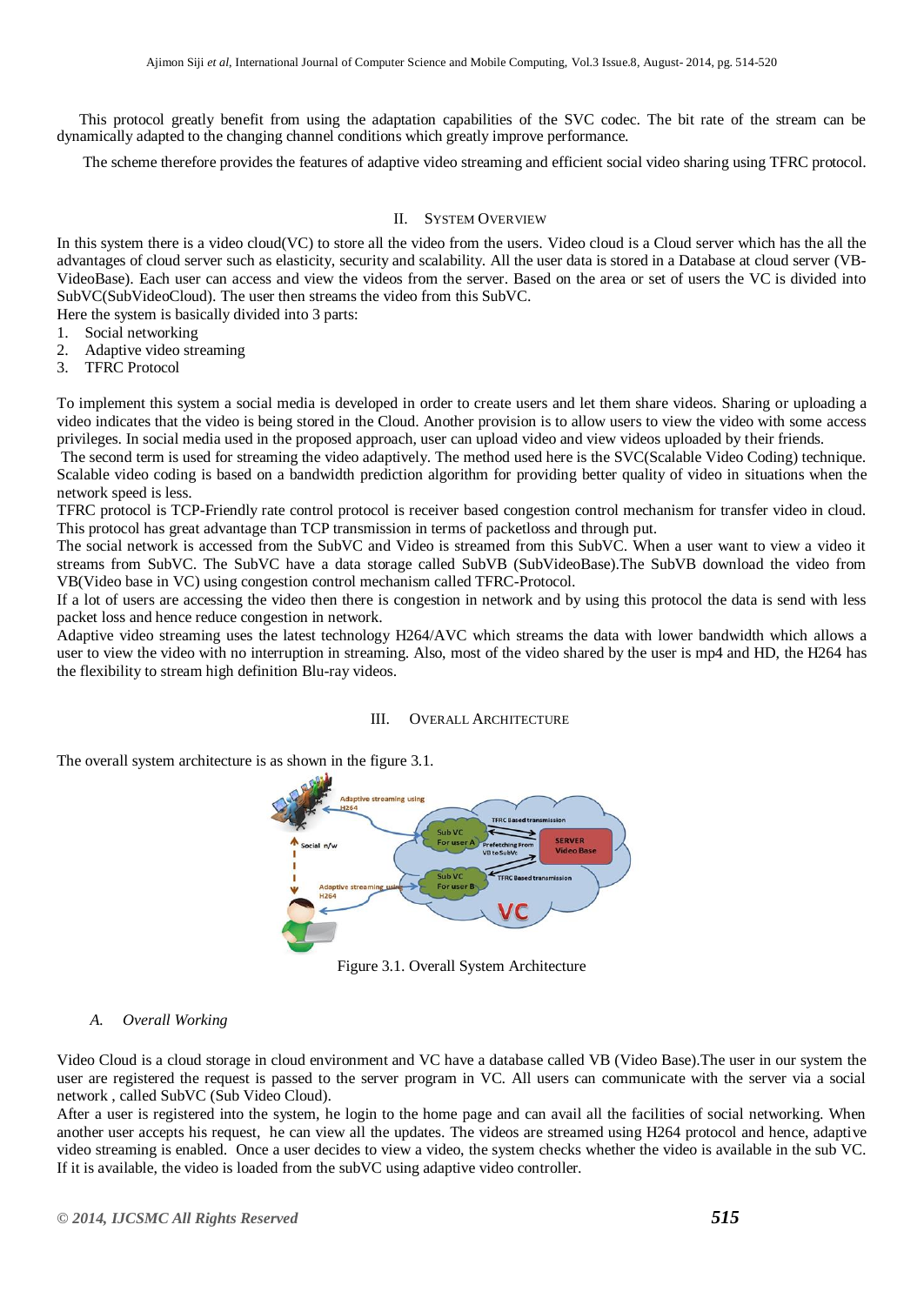If the video is not available in the subVC, the system checks the server. Finally the video is transferred from the server to the sub VC using TFRC protocol. The video is adaptively streamed and is made available to the user. As the network traffic and the probability of congestion is high, for the transfer from the cloud server to the respective users subVC, the use of TFRC protocol is highly efficient and reduce the packet loss rate.

Further optimization is obtained by prefetching the videos to the Sub VC, based on the past experiences of a particular users action.

The system architecture of TFRC based adaptive video streaming in Cloud contains mainly 3 parts which are:

- 1.VideoCloud
- 2. Sub Video Cloud
- 3.Users

#### *B. VC-Video Cloud*

It act as the Cloud server in this scheme. The uploaded videos from all users are stored here. And it has all the advantages of a Cloud both in terms of data storage and processing.

Videocloud (VC) has all the advantages of cloud Server. By using cloud mechanism it is more secure than any other server in internet. To store the videos in VC here use a VideoBase. The video base is the cloud store and can store all videos, the user upload.

#### *C. SubVC- Sub Video Cloud}*

SubVC have a SubVB(Sub VideoBase) for area/group of users to store videos temporarily. It is similar to a Server in Cloud environment. Each user in this system communicates with this SubVC.

Here, for users in an area, the VC is divided into SubVC and user streams the video from this. Actually it is Apache server and our social site is implemented in SubVC. The SubVb stores the video from VB and streams using H264.

By using this separate server called SubVC, one can reduce the computation at Cloud server (VC) in web. All our social media is accessed from this subVC but the data are validated and comes from VC. When a user access the site and login into his/her home page the datas related to his profile is coming from VC and this will connect every users from all over the world who is registered into our system.

Each request is passing to VC through this SubVC. So it is not needed to store all the datas of users in one subVC.as every subVC can get all the data from VC. To stream the video with prebuffering the SubVC need to download the video from VB to SubVB using TFRC-Protocol.

#### *D. Users*

User(s) who use this system. They can share videos by uploading them to the Cloud and can also download videos shared by friends.

## *E. Adaptive Video Streaming*

As shown in Fig. 3.2, traditional video streams, especially the ones with fixed bit rates finds it difficult to adapt to the fluctuation of the link quality. If the sustainable link bandwidth is found to varya lot, there is a possibility that the video streaming be terminated frequently due to the packet loss.

SVC has two types of layers: a Base Layer (BL) and some Enhancement Layers (ELs). According to SVC, BL is guaranteed to be delivered. Whenever the link can afford more ELs can be obtained. This will automatically result in a better video quality.

The main advantage of using SVC encoding techniques is that the server does not have to worry about the client side or the link quality. Even in the case when some packets are lost, the client is still able to decode the video and display it. But this may still not be bandwidth-efficient. This is due to the presence of unnecessary packet loss. So it is critical to control the SVC-based video streaming at the server side. This control is made possible with the rate adaptation method in order to efficiently utilize the bandwidth.



Figure 3.2. Scalable Video Streaming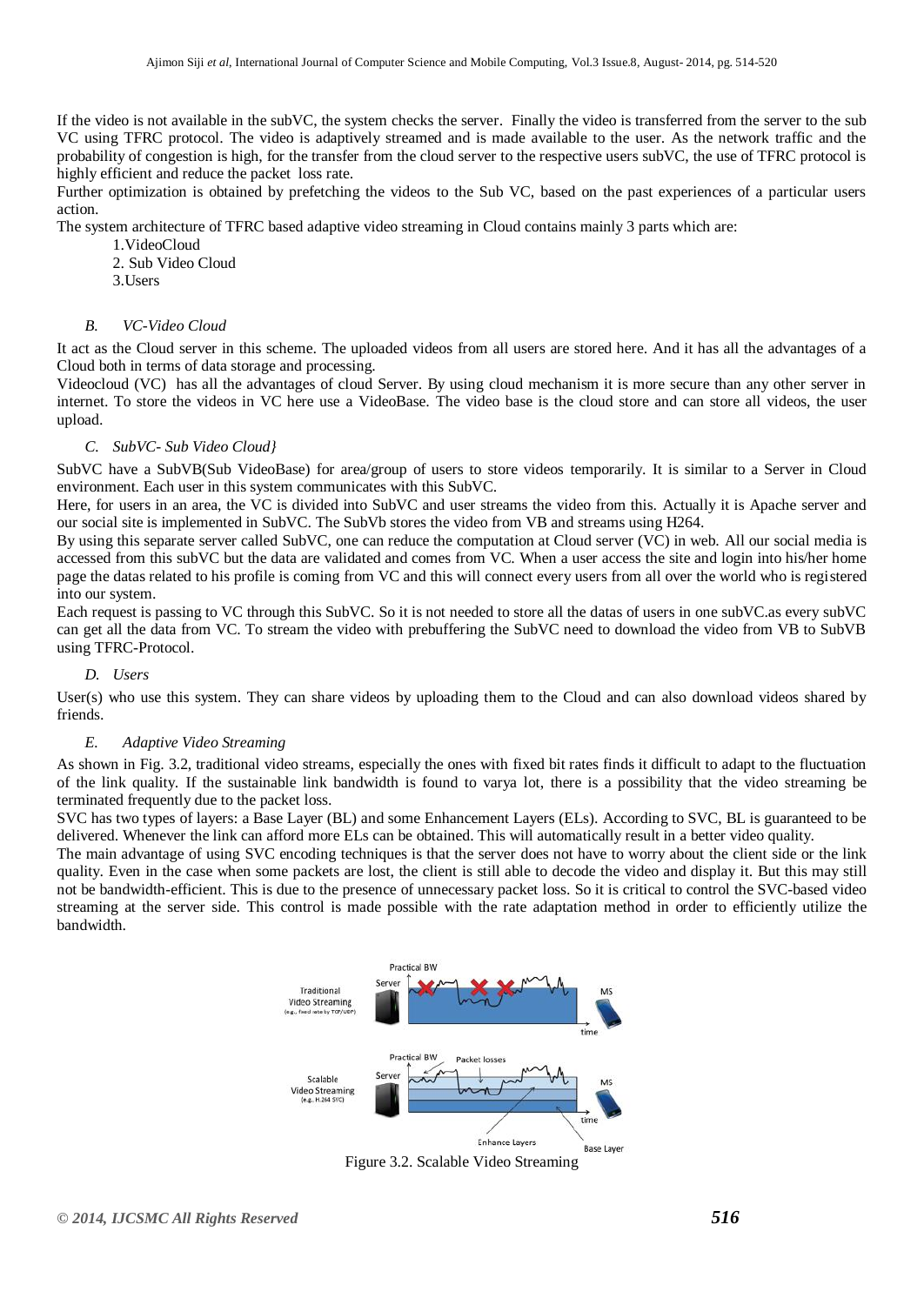# *F. H264/AVC*



Figure 3.3. Functional structure of the user and the subVC

H.264 is a video compression format also known as MPEG-4 AVC. Originally it was developed for use in high definition systems as well as low resolution portable devices, The factor that distinguishes H.264 from both MPEG-2 and MPEG-4 ASP is that it offers better quality at lower file sizes. It is one of the formats that is supported by both high definition DVD standards. SVC is a standardized extension of H.264/AVC. If considered conceptually, the design of H.264/AVC consists of both a Video

Coding Layer and Network Abstraction Layer . The VCL creates a coded description of the original source content. This data is formatted by the NAL.

#### 1. Network Abstraction Layer (NAL)

The coded video data is first organized into chunks called NAL units. A NAL unit begins with a one-byte header, which signals the type of the data contained in it. The remaining bytes represent what is known as the payload data. NAL units are divided into 2 – VCL NAL units and non-VCL NAL units. The former contain coded slices or coded slice data partitions, while the latter contain associated additional information about the data.

The two major non-VCL NAL units are parameter sets and Supplemental Enhancement Information (SEI). The sequence and picture parameter sets contain information for a video sequence that changes infrequently. SEI messages are not really required in decoding of the samples of a video sequence. They are introduced to provide additional information which can assist the decoding process or related processes like bit stream manipulation or display. The decoding of an access unit will give as output exactly one decoded picture. A set of consecutive access units with certain properties is called a coded video sequence. A coded video sequence thus represents decodable part of a NAL unit bit stream. `

#### 2. Video Coding Layer (VCL)

The VCL of H.264/AVC follows the block-based hybrid video coding method. Although its basic design is very similar to previous video coding standards such as H.261, MPEG-1 Video, H.262 MPEG-2 Video, H.263, or MPEG-4 Visual. H.264/AVC includes new features that enable it to achieve a great improvement in compression efficiency relative to any previous video coding standard .The main difference to previous standards is the largely increased flexibility and adaptability of H.264/AVC.

## *G. Video storage in Adaptive video streaming in cloud*

The working of the scheme is described in figure 3.4. The process begins when a user clicks on a video to view it. First it is checked whether the required video is already present in the local VB. This acts like a cache to store some videos for easy download. If the video is present there, then it is displayed directly without further processing.

If the video is not present in the local VB, then the sub VB is checked. Here there are 2 further processing flows.

If the video is present in subVB, then the SubVC begins adaptive controller. The Client establishes a connection and then streaming transmissions begins under a timing controller.

If it is not present in subVB, then the VB of VC is checked. On finding the video, TFRC protocol is used to send it to the subVB. After downloading, the process repeats as in the previous case.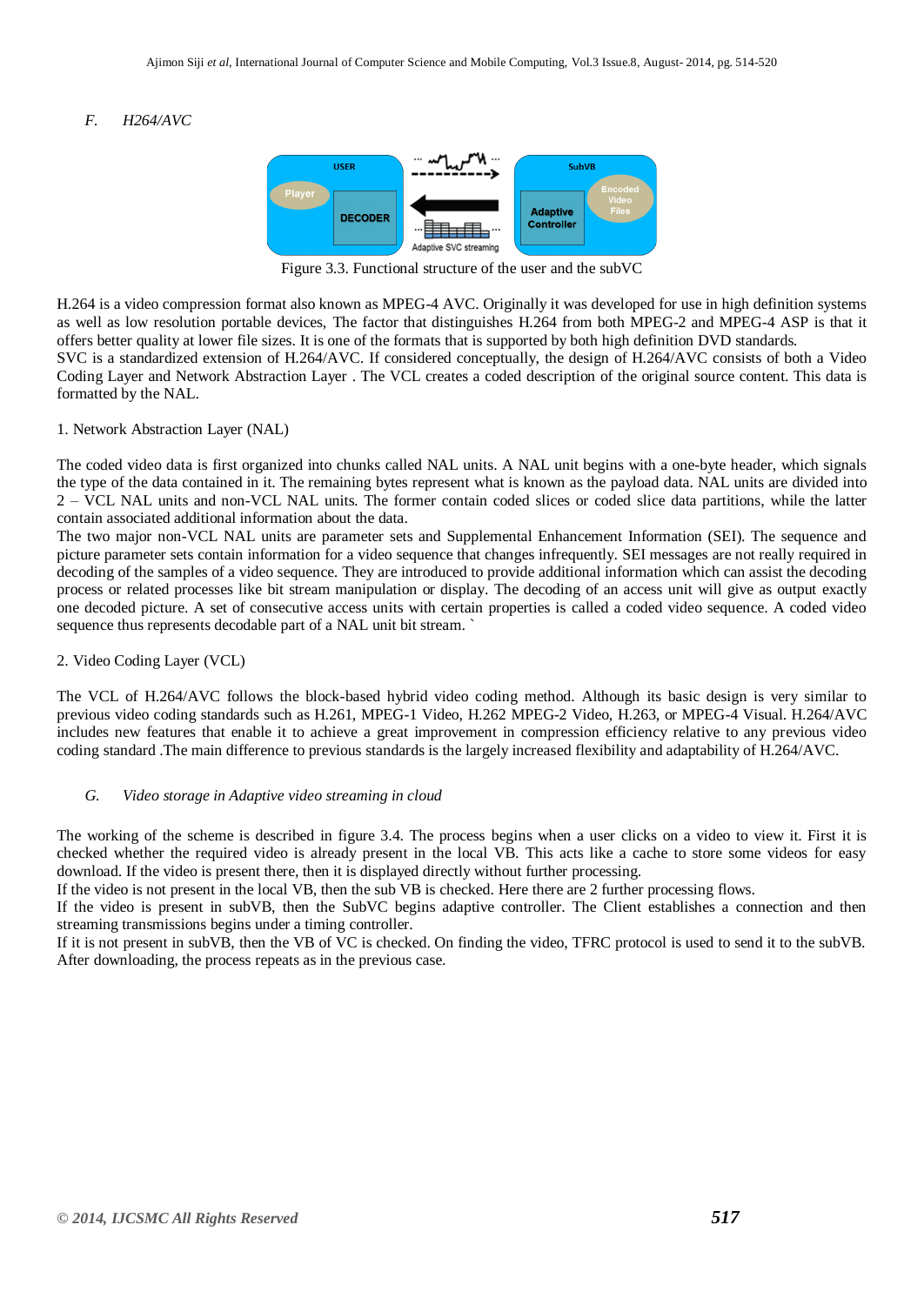

Figure 3.4. Overall Design Flow

# *H. TFRC Protocol Implementation*

TFRC is used in any Internet environment where the main type of data flow is "unicast". The congestion that occurs in such environment is controlled using this mechanism[10]. TFRC was designed in such a way that itis almost fair when there is a competition for bandwidth along with TCP flows. However this is the main point of interest and TFRC does not specify a complete protocol. However, when one compare TFRC and TCP, it can be seen that TFRC has much lower variation of throughput over time when compared with TCP. This is the factor that makes TFRC more suitable for applications like telephony or streaming media in which, a relatively smooth sending rate is of critical importance.

There is however a major disadvantage of having smoother throughput than TCP. This is that, even if TFRC is found to compete fairly for bandwidth, it responds rather slower than TCP to the changes that a represent in bandwidth is available.

TFRC is a technically a receiver-based mechanism. The calculation of the congestion control information in the data is done at the receiver and not at the sender. Such a mechanism is well-suited for applications where the sender is a very large server handling many connections simultaneously, and the receiver has comparatively more memory and high processing speed available for computation.

#### *I. Protocol Mechanism*

For making its congestion control mechanism practical, TFRC relies on a throughput equation which calculates the sending rate as a function of the parameters by receiver. A loss event is defined as one or more lost packets from a window of data. Generally speaking, TFRC's congestion control protocol works as follows:

- i. The loss event rate is measured by the receiver and this information is send back to the sender.
- ii. The sender measure the round-trip time (RTT) using this feedback information.
- iii. Using the calculated values of loss event rate and RTT throughput is calculated which gives an acceptable transmit rate.
- iv. The sender uses this calculated transmit rate and adjusts its own transmit rate accordingly.

# *J. TCP Throughput Equation*

It should be noted that any realistic equation giving TCP sending rate as a function of parameters from receiver such as loss event rate and RTT is suitable for use in TFRC.. The throughput equation is given in equation 3.1

$$
X = \frac{s}{R \cdot \sqrt{(2 \cdot b \cdot \frac{p}{s}) + t_{RTO} \cdot (3 \cdot \sqrt{2 \cdot b \cdot \frac{p}{s}}) \cdot p \cdot (1 + 32 \cdot p^2)}}(3.1)
$$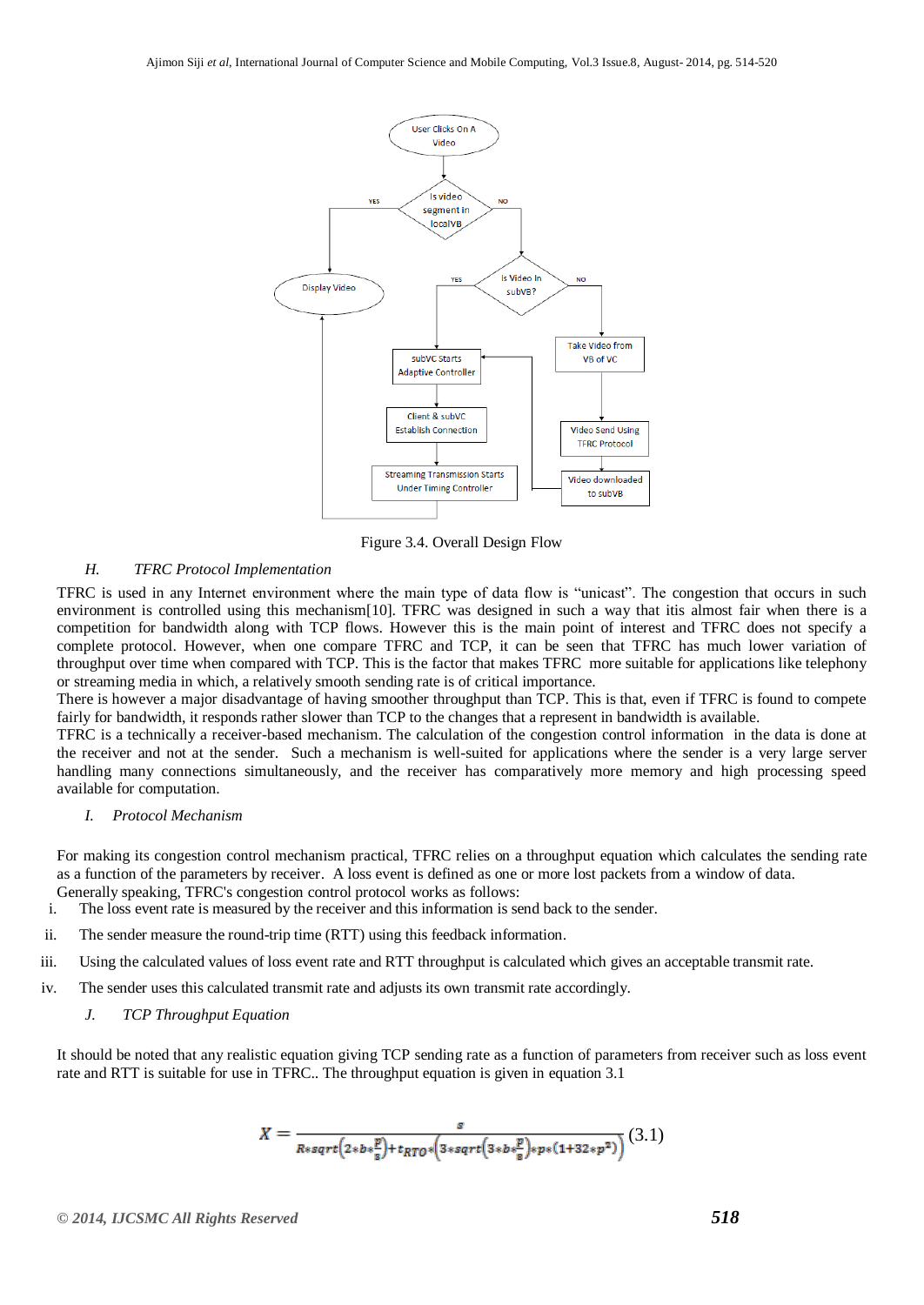#### Here:

- X defines transmit rate in bytes/second.
- S refers to packet size measured in bytes.
- R is the round trip time .
- p is the loss event rate. It has value between 0 and 1.
- t RTO is the TCP retransmission timeout value.
- b is the number of packets acknowledged by a single TCP acknowledgement.

#### IV. PERFORMANCE EVALUATION

The performance of the system is prominent when a congestion occurs in a network. When the network faces a congestion, the TFRC protocol adapts itself by varying the chunk size, and thus avoiding packet loss. As an evaluation measure, the variation of chunk size is measured and plotted as shown in figure 3.5

|                                             | variation of chunk size |     |  |
|---------------------------------------------|-------------------------|-----|--|
| <b>Chunk size variation with congestion</b> |                         |     |  |
|                                             | 16,000                  |     |  |
|                                             | 14,000                  |     |  |
|                                             | 12,000                  |     |  |
| size                                        | 10,000                  |     |  |
|                                             | 8,000                   |     |  |
| nunk                                        | 6,000                   |     |  |
|                                             | 4,000                   |     |  |
|                                             | 2,000                   |     |  |
|                                             | $\Omega$                |     |  |
|                                             |                         |     |  |
|                                             |                         | seq |  |

Figure 3.5. Chunk size variation with congestion

#### V. ACKNOWLEDGEMENT

The authors would like to thank the staff and students of Computer Science Department of Viswajyothi College Of Engineering And Technology, Vazhakulam, Kerala for their guidance and support.

# **REFERENCES**

[1] Xiaofei Wang, Min Chen, Ted "Taekyoung" Kwon, Laurence T. Yang and Victor C.M. Leung 'AMES-Cloud: A Framework of Adaptive Mobile Video Streaming and Efficient Social Video Sharing in the Clouds' IEEE TRANSACTIONS ON CLOUD COMPUTING VOL:15 NO:4 YEAR 2013

[2] YuhengLi ,Yiping Zhang and Ruixi Yuan 'Measurement and Analysis of a Large Scale Commercial Mobile Internet TV System' , ACM IMC 2011

[3] Heiko Schwarz and DetlevMarpe 'Overview of the SVC Extension of the H.264/AVC Standard' , IEEE Transactions On Circuits And Systems For Video Technology 2007

[4] Di Niu, Hong Xu, BaochunLi , and Shuqiao Zhao 'Quality-Assured Cloud Bandwidth Auto-Scaling for Video-on-Demand Applications' ,WPMC 2011

[5] Zixia Huang, Chao Mei1, Li Erran Li and Thomas Woo 'CloudStream: Delivering high-quality streaming videos through a cloud-based SVC proxy' , IEEE INFOCOM 2011

[6] Mathias Wien, Renaud Cazoulat, Andreas Gra\_under, Andreas Hutter, and Peter Amon 'Real-Time System for Adaptive Video Streaming Based on SVC', IEEE Transactions On Circuits And Systems For Video Technology 2007